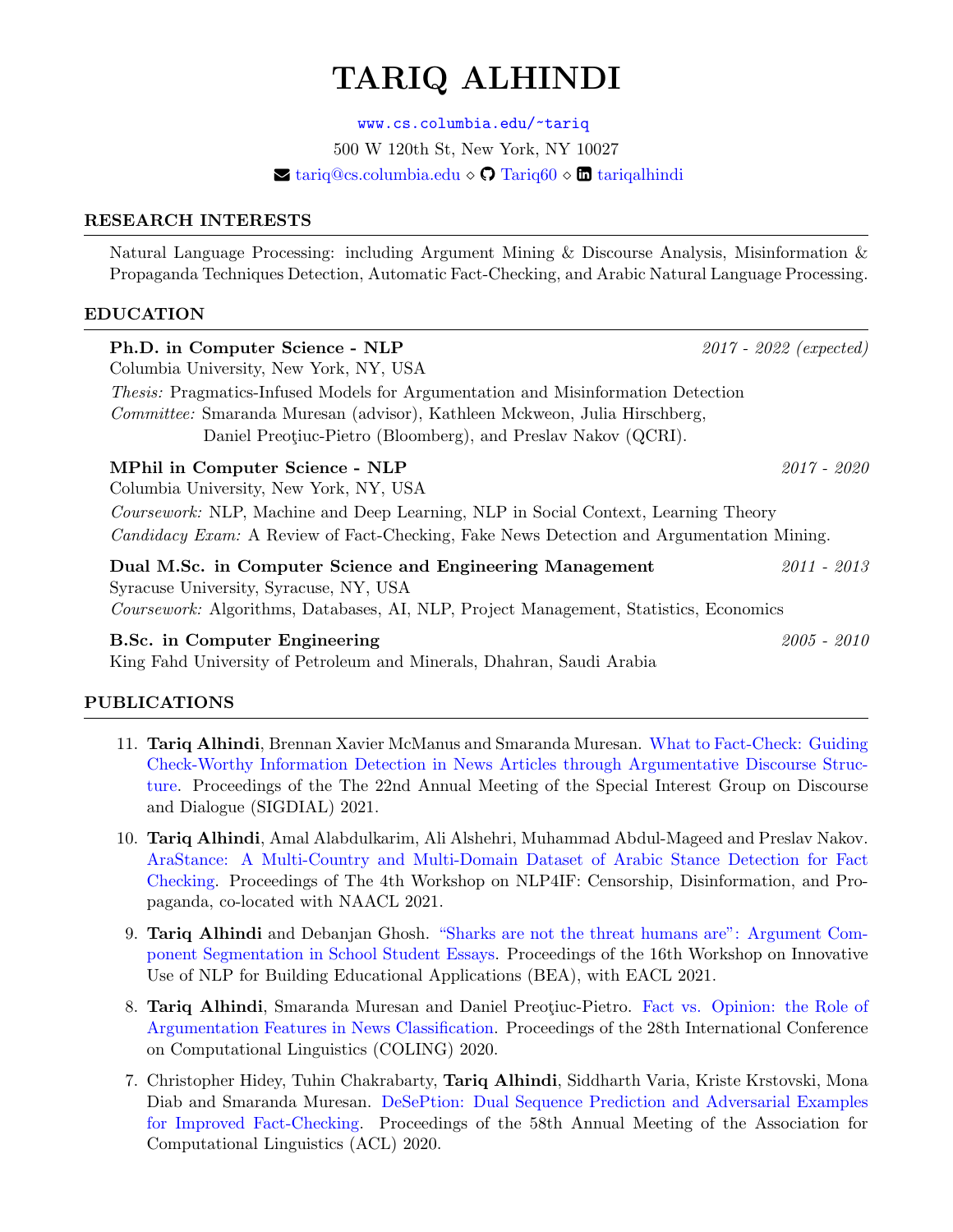- 6. Tariq Alhindi, Jonas Pfeiffer and Smaranda Muresan. [Fine-Tuned Neural Models for Propaganda](https://www.aclweb.org/anthology/D19-5013.pdf) [Detection at the Sentence and Fragment Levels.](https://www.aclweb.org/anthology/D19-5013.pdf) Proceedings of The 2nd Workshop on NLP4IF: Censorship, Disinformation, and Propaganda, co-located with EMNLP 2019.
- 5. Tariq Alhindi, Savvas Petridis and Smaranda Muresan. [Where is your Evidence: Improving](http://aclweb.org/anthology/W18-5513.pdf) [Fact-checking by Justification Modeling.](http://aclweb.org/anthology/W18-5513.pdf) Proceedings of the First Workshop on Fact Extraction and VERification (FEVER), co-located with EMNLP 2018.
- 4. El Moatez Billah Nagoudi, AbdelRahim Elmadany, Muhammad Abdul-Mageed and Tariq Al-hindi. [Machine Generation and Detection of Arabic Manipulated and Fake News.](https://www.aclweb.org/anthology/2020.wanlp-1.7.pdf) Proceedings of the 5th Arabic Natural Language Processing Workshop, co-located with COLING 2020.
- 3. Amal Alabdulkarim and Tariq Alhindi. [Spider-Jerusalem at SemEval-2019 Task 04: Hyperpar](https://www.aclweb.org/anthology/S19-2170.pdf)[tisan News Detection.](https://www.aclweb.org/anthology/S19-2170.pdf) Proceedings of The 13th International Workshop on Semantic Evaluation (SemEval), co-located with NAACL 2019.
- 2. Tuhin Chakrabarty, Tariq Alhindi and Smaranda Muresan. [Robust Document Retrieval and](https://aclanthology.org/W18-5521.pdf) [Individual Evidence Modeling for Fact Extraction and Verification.](https://aclanthology.org/W18-5521.pdf) Proceedings of the First Workshop on Fact Extraction and VERification (FEVER), co-located with EMNLP 2018.
- 1. Elena Musi, Tariq Alhindi, Manfred Stede, Leonard Kriese, Smaranda Muresan and Andrea Rocci. [A Multi-layer Annotated Corpus of Argumentative Text: From Argument Schemes to](https://aclanthology.org/L18-1258.pdf) [Discourse Relations.](https://aclanthology.org/L18-1258.pdf) Language Resources and Evaluation Conference (LREC). 2018.

### RESEARCH EXPERIENCE

#### Graduate Research Assistant Sep 2017 - present

Department of Computer Science, Columbia University. New York, NY, USA

#### Advisor: [Smaranda Muresan](http://www.cs.columbia.edu/~smara/)

Fact-Checking Developed computational models for end-to-end fact-checking (document retrieval, evidence sentence selection and textual entailment) part of the Fact-Extraction and Verification (FEVER) shared tasks. Focused on computational models for selecting candidate sentences and textual entailment models for predicting the label of a claim (Supported, Refuted, Not Enough Info) given retrieved evidence from Wikipedia. Developed adversarial claims for fact-checking by adding temporal reasoning and lexical substitution using rule-based alterations, counter-fitted word embeddings, and WordNet. Developed models to capture more nuanced labels for claim veracity (true, mostly true, half true, false, mostly false and pants on fire). Modeled the human-provided justifications to predict the factuality of claims from Politifact.com that are tagged with these six degrees of truth. Released LIAR-PLUS, a fact-checking corpus with the automatically extracted justifications.

Claim Detection and Analysis of Argument and Discourse Structures Analyzed the correlation between Rhetorical Structure Theory (RST) discourse relations and argument schemes in a set of micro-text essays. Trained a BiLSTM model on six argumentative datasets for crossdomain claim detection using dropout, word-level attention and features from the ArgLex lexicon. Developed an RNN+BERT model for news vs. opinion articles classification using the argumentative types of sentences. Released a multi-layer annotated dataset of fact-checked climate change articles and argument structure to enable further study of the relation between argumentation and fact-checking. Currently developing a model for determining what sentences to fact-check in the climate change domain using argumentation and discourse features.

Detection of Propaganda Techniques and Argumentative Fallacies Developed a sentence-level propaganda detection model by fine-tuning a BERT classifier with modified probability thresholds for label prediction, and a fragment-level tagging model of eighteen propaganda techniques by training a BiLSTM-CRF tagger with stacked Flair, Glove, and Urban embeddings along with one-hot encoded features. Currently developing a taxonomy of fallacy for fact-checking in the climate change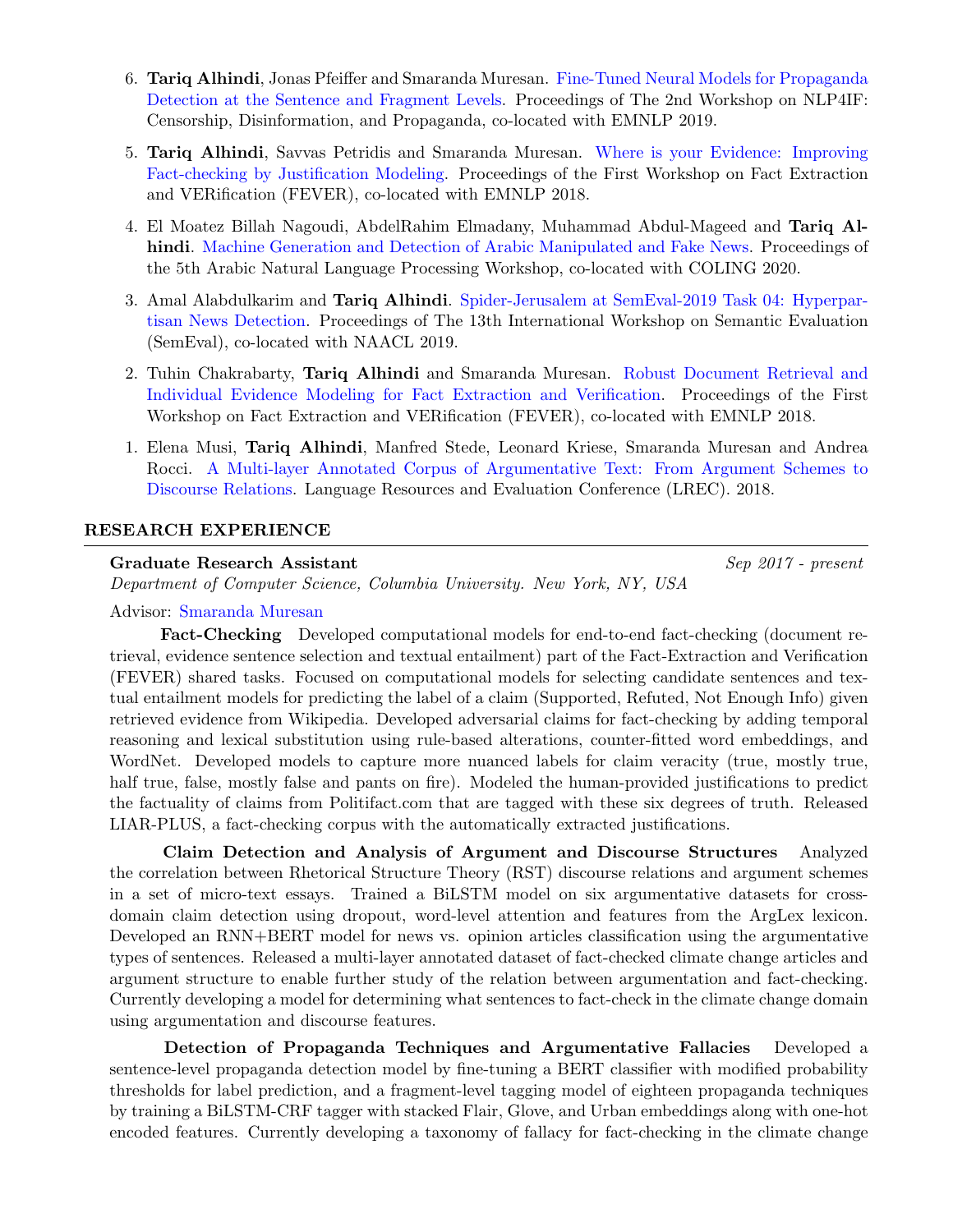domain by analyzing the relations of fact-checkers remarks and fact-checked segments to understand the type of argumentative fallacies in segments, which will provide grounds for automation in the future.

### AI Research Intern  $\frac{Jun \, 2021 - Sep \, 2021}{Jun \, 2021 - Sep \, 2021}$

AI News, Bloomberg LP. New York, NY, USA

Mentors: [Hao Zhang,](https://www.linkedin.com/in/princetonhaozhang/) [Debanjan Mahata](https://www.linkedin.com/in/debanjanmahata/)

Worked in the AI News group on developing adversarial attacks on sentiment models for financial text and improving these models through data augmentation and adversarial training. Implemented retrofitting for BERT by adding orthogonal transformation on the word embeddings to have more efficient and more successful attacks, and to have more robust sentiment models.

#### Research Intern Jun 2020 - Aug 2020

NLP and Speech Team, Educational Testing Service. Princeton, NJ, USA

### Mentor: [Debanjan Ghosh](https://www.linkedin.com/in/debanjan-ghosh-188611ba/)

Worked on Claim and Premise Token Detection from middle and high school students essays. Developed CRF model using lexico-syntactic features and BERT embeddings. Fine-tuned BERT-based classifier with adaptive pre-training on GRE essays. Experimented with joint learning of sentence-level and token-level models in addition joint learning of claim and premise token detection.

#### Research Intern Jun 2018 - Aug 2018

ProfX Search Team, Jet.com (Walmart Labs). Hoboken, NJ, USA

Mentor: [Aliasgar Kutiyanawala](https://www.linkedin.com/in/kutiyanawala/)

Worked on Query and Stock Keeping Unit (SKU) understanding for product search in eCommerce. Extracted product entities automatically along with dictionaries creation and entity tagging for SKU understanding. Clustered SKUs based on semantic similarity of titles to expedite quality assurance process. Prepared a Summarization framework setup for automatic generation of SKU titles with products name and descriptive features.

### Research Associate Sep 2014 - Aug 2017

Center for Complex Engineering Systems, KACST. Riyadh, KSA (Research Affiliate) Center for Complex Engineering Systems, MIT. Cambridge, MA, USA

#### Advisor: [Anas Alfaris](https://www.linkedin.com/in/anas-alfaris-ph-d-63301a2/)

Analyzed Arabic tweets for event detection and social patterns using LDA topic modeling. Developed City Vibes, neighborhoods classifier based on Geo-tagged tweets, applied on Riyadh, Saudi Arabia. Worked on Author disambiguation of Web of Science publication data. Designed and developed frontend web tools, visualizations and tangible user interfaces for urban systems.

### OTHER WORK EXPERIENCE

| <b>Software Developer and Production Support</b>                    |  |  |  |
|---------------------------------------------------------------------|--|--|--|
| Information Technology Department, Riyad Bank. Riyadh, Saudi Arabia |  |  |  |
| Manager: Tariq Al-Issa                                              |  |  |  |

KIOSK production support team lead, and web services development.

## Software Test Engineer  $\frac{Jun \; 2013 - Dec \; 2013}{Jun \; 2013 - Dec \; 2013}$

Blue Highway Inc. Syracuse, NY, USA

### Manager: [Albert Goldfain](https://www.linkedin.com/in/albert-goldfain-80899b48/)

Software testing of Welch Allyn plug-in code before release. Working on ontology development and web development for multiple projects.

 $Feb 2014 - Aug 2014$